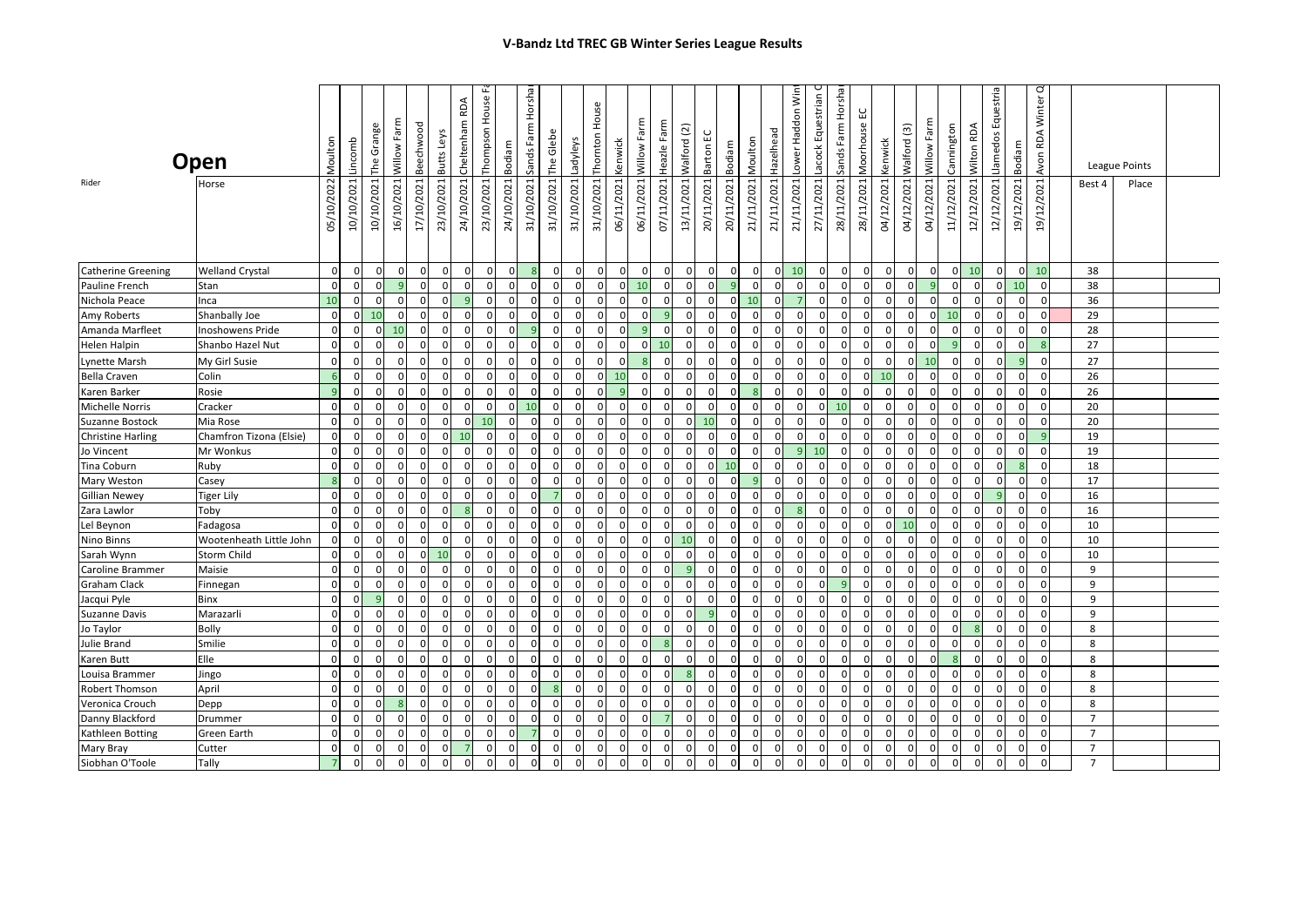| <b>Open Intermediate</b> |                         | Moulton         | Lincomb    | The Grange | Willow Farm | Beechwood  | Butts Leys | $\sim$<br>Cheltenham | Thompson Ho | Bodiam     | Sands Farm H | The Glebe  | Ladyleys   | Thornton Hou | Kenwick    | Farm<br>Willow  | Heazle Farm | <b>Nalford</b> (2) | 5<br>Barton | Bodiam     | Moulton    | Hazelhead  | Lower Haddor | Equest<br>acock | Ĩ<br>Sands Farm | Moorhouse E | Kenwick    | <b>Nalford</b> (3) | Farm<br>Willow | Cannington  | RDA<br>$\mathbf{C}$<br>Wilto | Equ<br>ő<br>Llamed | Bodiam         | RDA <sup>:</sup><br>Avon | League Points |  |
|--------------------------|-------------------------|-----------------|------------|------------|-------------|------------|------------|----------------------|-------------|------------|--------------|------------|------------|--------------|------------|-----------------|-------------|--------------------|-------------|------------|------------|------------|--------------|-----------------|-----------------|-------------|------------|--------------------|----------------|-------------|------------------------------|--------------------|----------------|--------------------------|---------------|--|
| Name                     | Horse                   | 05/10/2022      | 10/10/2021 | 10/10/2021 | 16/10/2021  | 17/10/2021 | 23/10/2021 | 24/10/2021           | 23/10/2021  | 24/10/2021 | 31/10/2021   | 31/10/2021 | 31/10/2021 | 31/10/2021   | 06/11/2021 | 06/11/2021      | 07/11/2021  | 13/11/2021         | 20/11/2021  | 20/11/2021 | 21/11/2021 | 21/11/2021 | 21/11/2021   | 27/11/2021      | 28/11/2021      | 28/11/2021  | 04/12/2021 | 04/12/2021         | 04/12/2021     | 11/12/2021  | 12/12/2021                   | 2021<br>12/12/     | 2021<br>19/12/ | 2021<br>19/12/           | Best 4 Place  |  |
| Pauline French           | Stan                    | $\overline{0}$  |            | $\Omega$   |             | $\Omega$   |            | $\mathbf 0$          | $\Omega$    | $\Omega$   |              | $\Omega$   |            | $\Omega$     | n          | 10 <sup>1</sup> |             | $\Omega$           |             | 10         |            |            |              | $\Omega$        |                 | $\Omega$    | $\Omega$   | $\Omega$           | 10             | $\mathbf 0$ | $\Omega$                     | $\Omega$           | 10             |                          | 40            |  |
| Catherine Greening       | <b>Welland Crystal</b>  | $\Omega$        |            |            |             | $\Omega$   |            | $\mathbf 0$          | $\sqrt{ }$  |            |              | $\Omega$   |            | $\sqrt{ }$   | ſ          | $\Omega$        |             |                    |             | $\Omega$   |            |            | 10           | $\Omega$        |                 |             |            | n                  | n              | n           | 10                           | $\Omega$           | $\Omega$       | 10                       | 38            |  |
| Nichola Peace            | Inca                    | $\mathbf{q}$    |            |            |             | $\Omega$   |            | 10                   | $\sqrt{ }$  | $\Omega$   |              | $\Omega$   |            | $\sqrt{ }$   | ſ          | $\Omega$        |             |                    |             | $\cap$     | 10         |            |              | $\Omega$        |                 |             |            | $\Omega$           | n              | n           | $\Omega$                     | $\Omega$           |                |                          | 38            |  |
| Karen Barker             | Rosie                   | 10 <sup>1</sup> |            |            |             | $\Omega$   |            | $\mathbf 0$          |             |            |              | $\Omega$   |            |              | 10         | $\Omega$        |             |                    |             |            |            |            |              | $\Omega$        |                 |             |            | $\Omega$           | n              | n           | $\Omega$                     | $\Omega$           |                |                          | 34            |  |
| Amanda Marfleet          | <b>Inoshowens Pride</b> | $\Omega$        |            |            | 10          |            |            | $\Omega$             |             |            |              | n          |            |              |            |                 |             |                    |             | $\Omega$   |            |            |              |                 |                 |             |            |                    |                |             |                              |                    |                |                          | 27            |  |
| <b>Bella Craven</b>      | Colin                   | $\mathbf{R}$    |            |            |             |            |            | $\Omega$             |             |            |              | n          |            |              |            | $\Omega$        |             |                    |             | $\Omega$   |            |            |              |                 |                 |             |            |                    |                |             |                              |                    |                |                          | 27            |  |
| Lynette Marsh            | My Girl Susie           | $\Omega$        |            |            |             |            |            | $\Omega$             |             |            |              | $\Omega$   |            |              |            | <b>Q</b>        |             |                    |             | $\Omega$   |            |            |              |                 |                 |             |            |                    |                |             | $\Omega$                     | $\Omega$           |                |                          | 27            |  |
| Michelle Bowe            | Flora                   | $\Omega$        |            |            |             | $\Omega$   |            | $\mathbf{q}$         | $\Omega$    | $\Omega$   |              | $\Omega$   |            | $\Omega$     | $\sqrt{ }$ | $\Omega$        |             |                    |             | $\Omega$   |            |            |              | 10              |                 |             |            |                    |                |             | $\Omega$                     | $\Omega$           |                |                          | 26            |  |
| <b>Gizzy Miller</b>      | Mo Stor Priggle         | $\mathbf{0}$    |            |            |             | $\Omega$   |            | $\Omega$             | $\Omega$    | $\Omega$   |              | $\Omega$   |            | $\sqrt{ }$   | $\sqrt{ }$ | $\Omega$        | 10          |                    |             | $\Omega$   |            |            |              | $\Omega$        |                 |             |            | $\Omega$           |                |             | $\Omega$                     | $\Omega$           |                |                          | 25            |  |
| Helen Halpin             | Shanbo Hazel Nut        | $\Omega$        |            |            |             |            |            | $\Omega$             |             |            |              | $\Omega$   |            |              |            | $\Omega$        |             |                    |             |            |            |            |              |                 |                 |             |            | n                  |                | 10          | $\Omega$                     |                    |                |                          | 25            |  |
| Anna Ames                | <b>Ashview Tally</b>    | $\Omega$        |            | 10         |             |            |            | $\Omega$             |             | $\cap$     |              | $\Omega$   |            |              |            | $\Omega$        |             |                    |             |            |            |            |              |                 |                 |             |            | $\Omega$           |                |             | $\Omega$                     |                    |                |                          | 24            |  |
| Zara Lawlor              | Toby                    | $\Omega$        |            |            |             |            |            | 6                    |             |            |              | $\Omega$   |            |              |            | $\Omega$        |             | 10                 |             |            |            |            |              |                 |                 |             |            | $\Omega$           | n              | C           | $\Omega$                     |                    |                |                          | 24            |  |
| <b>Julie Brand</b>       | Orla                    | $\Omega$        |            |            |             | $\Omega$   |            | $\Omega$             |             |            |              | $\Omega$   |            |              |            | $\Omega$        |             |                    |             | $\Omega$   |            |            |              |                 |                 |             |            |                    | $\Omega$       |             |                              |                    |                |                          | 21            |  |
| <b>Gillian Newey</b>     | <b>Tiger Lily</b>       | $\Omega$        |            |            |             |            |            | $\Omega$             |             |            |              | 10         |            |              |            | $\Omega$        |             |                    |             | $\Omega$   |            |            |              |                 |                 |             |            |                    | $\Omega$       |             |                              |                    |                |                          | 19            |  |
| <b>Michelle Norris</b>   | Cracker                 | $\Omega$        |            |            |             | $\Omega$   |            | $\Omega$             |             |            | 10           | $\Omega$   |            | $\sqrt{2}$   |            | $\Omega$        |             |                    |             | $\Omega$   |            |            |              | $\Omega$        |                 |             |            | n                  | $\Omega$       | $\Omega$    | $\Omega$                     |                    |                |                          | 19            |  |
| <b>Suzanne Bostock</b>   | Mia Rose                | $\Omega$        |            |            |             | $\Omega$   |            | $\mathbf 0$          | 10          |            |              | $\Omega$   |            | $\sqrt{2}$   |            | $\Omega$        |             |                    |             | $\Omega$   |            |            |              |                 |                 |             |            |                    | $\Omega$       |             |                              |                    |                |                          | 19            |  |
| <b>Christine Harling</b> | Chamfron Tizona (Elsie) | $\Omega$        |            |            |             | $\Omega$   |            |                      | $\sqrt{ }$  |            |              | $\Omega$   |            | $\sqrt{ }$   |            | $\Omega$        |             |                    |             | $\Omega$   |            |            |              | $\Omega$        |                 |             |            | $\Omega$           | $\Omega$       |             |                              |                    |                |                          | 16            |  |
| Tina Coburn              | Ruby                    | $\Omega$        |            |            |             | $\Omega$   |            | $\Omega$             | $\Omega$    | $\Omega$   |              | $\Omega$   |            | $\sqrt{ }$   |            | $\Omega$        |             |                    |             | $\alpha$   |            |            |              | $\Omega$        |                 |             |            | n                  | $\Omega$       |             | $\Omega$                     | $\Omega$           |                |                          | 16            |  |
| Jo Murrell               | Monmore Girl            | $\Omega$        |            |            |             | $\Omega$   |            | $\Omega$             | $\Omega$    | $\cap$     |              | $\Omega$   |            | $\sqrt{ }$   | ſ          |                 |             |                    |             | $\Omega$   |            |            |              | $\Omega$        |                 |             |            | $\Omega$           | n              | n           | $\Omega$                     | $\Omega$           |                |                          | 15            |  |
| Linda Woolley            | Siani                   | $\Omega$        |            |            |             |            |            | $\Omega$             |             |            |              |            |            |              |            | $\Omega$        |             |                    |             | $\Omega$   |            |            |              | $\Omega$        |                 |             |            | 10                 |                |             |                              |                    |                |                          | 15            |  |
| Rebekah Spowage          | Efridís from Solva      | $\Omega$        |            |            |             | $\Omega$   |            | $\Omega$             | $\sqrt{2}$  | $\Omega$   |              | $\Omega$   |            | $\sqrt{2}$   |            | $\Omega$        |             |                    |             | $\Omega$   |            |            |              | $\Omega$        |                 |             |            | $\Omega$           | $\Omega$       | $\Omega$    | $\Omega$                     | $\Omega$           | $\Omega$       |                          | 15            |  |
| Samantha Brant           | Ruby Ellen              | $\Omega$        |            | $\Omega$   |             | $\Omega$   |            | $\Omega$             | $\sqrt{2}$  | $\Omega$   |              | $\Omega$   |            | $\sqrt{ }$   |            | $\Omega$        |             |                    |             | $\Omega$   |            |            |              | $\Omega$        |                 |             |            | $\Omega$           | $\Omega$       | $\Omega$    | $\Omega$                     | $\Omega$           | $\Omega$       | $\Omega$                 | 15            |  |
| Sarah Wynn               | Mars                    | 6               |            | $\Omega$   |             | $\Omega$   |            | $\Omega$             | $\Omega$    | $\Omega$   | $\sqrt{ }$   | $\Omega$   |            | $\Omega$     | $\sqrt{ }$ | $\Omega$        |             |                    |             | $\Omega$   |            |            |              | $\Omega$        |                 | $\Omega$    | $\Omega$   | $\Omega$           | $\Omega$       | $\Omega$    | $\Omega$                     | $\Omega$           | $\Omega$       | $\Omega$                 | 15            |  |
| Jo Taylor                | Bolly                   | $\Omega$        |            | $\Omega$   |             | $\Omega$   |            | $\Omega$             | $\Omega$    | $\Omega$   |              | $\Omega$   |            | $\Omega$     |            | $\Omega$        |             |                    |             | $\Omega$   |            |            |              | $\Omega$        |                 |             |            | $\Omega$           | $\Omega$       |             |                              | $\Omega$           |                |                          | 13            |  |
| Mary Weston              | Casey                   |                 |            |            |             | $\Omega$   |            | $\Omega$             |             | $\Omega$   |              | $\Omega$   |            | $\sqrt{ }$   |            | $\Omega$        |             |                    |             |            |            |            |              | $\Omega$        |                 |             |            | $\Omega$           | $\Omega$       | $\Omega$    | $\Omega$                     | $\Omega$           |                |                          | 13            |  |
| Helen Duckmanton (Denny) | Spot                    |                 | $\Omega$   | $\Omega$   |             |            |            | $\Omega$             | $\Omega$    | $\Omega$   |              | n          |            | n            | $\Omega$   | $\Omega$        |             |                    |             |            |            |            |              | $\Omega$        |                 |             |            | $\Omega$           | $\Omega$       | $\Omega$    | $\Omega$                     | $\Omega$           | <sup>0</sup>   |                          | 12            |  |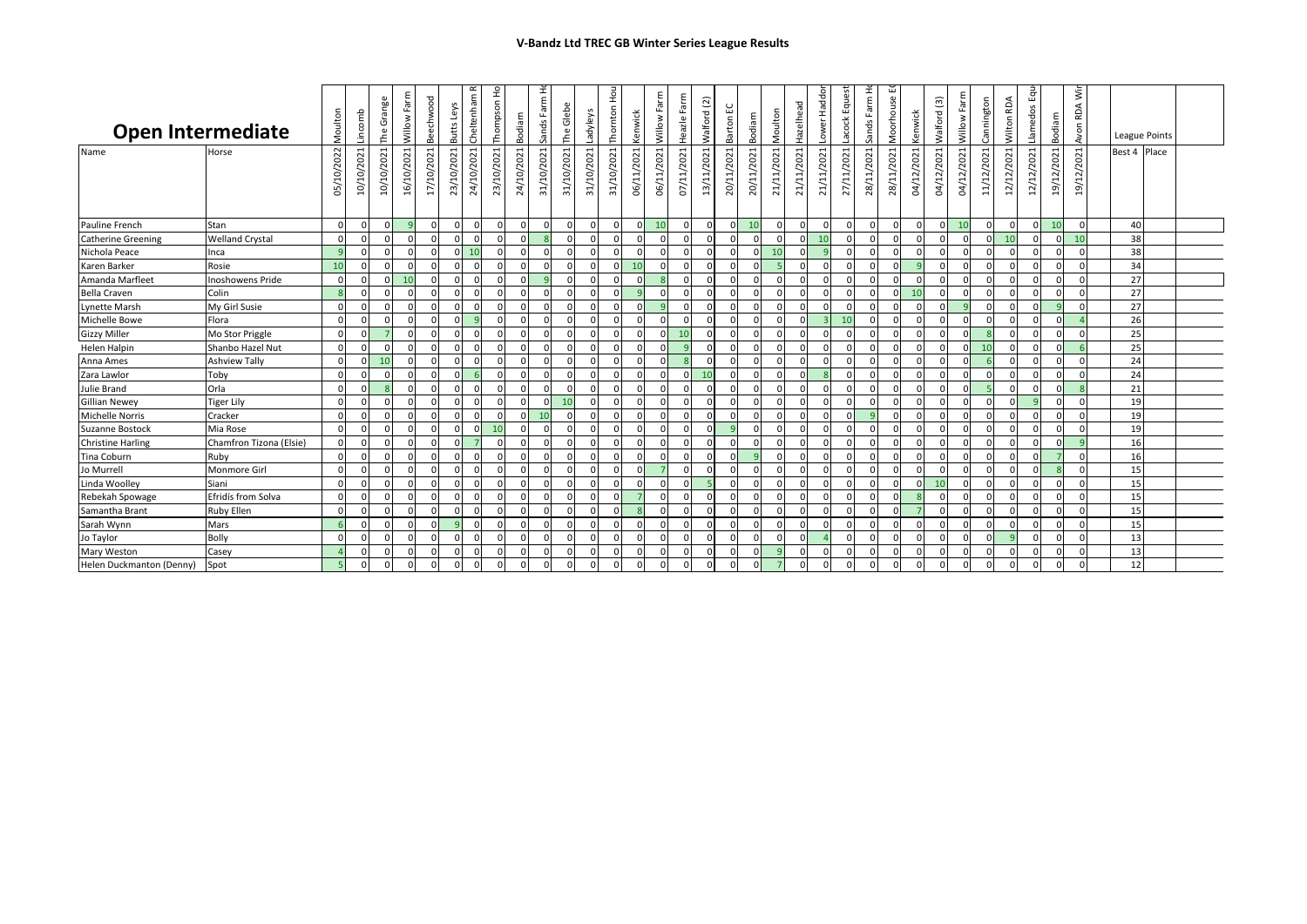| Graham Clack         | Finnegan                  |  |            |  |  | 0        |  |  |  |  |  |  |    |            | $\Omega$ |  | <b>10</b> |  |  |  |  |  |  | 10 |  |
|----------------------|---------------------------|--|------------|--|--|----------|--|--|--|--|--|--|----|------------|----------|--|-----------|--|--|--|--|--|--|----|--|
| Sarah Wynn           | Storm Child               |  |            |  |  | 0        |  |  |  |  |  |  |    |            |          |  |           |  |  |  |  |  |  | 10 |  |
| <b>SUZANNE DAVIS</b> | MARAZARLI                 |  |            |  |  | $\Omega$ |  |  |  |  |  |  | 10 |            |          |  |           |  |  |  |  |  |  | 10 |  |
| Jo Vincent           | Mr Wonkus                 |  |            |  |  | $\Omega$ |  |  |  |  |  |  |    |            |          |  |           |  |  |  |  |  |  |    |  |
| Karen Butt           | Elle                      |  |            |  |  | U        |  |  |  |  |  |  |    |            |          |  |           |  |  |  |  |  |  |    |  |
| Lel Beynon           | Fadagosa                  |  |            |  |  | $\Omega$ |  |  |  |  |  |  |    |            |          |  |           |  |  |  |  |  |  |    |  |
| Tamara Habberley     | Greenholme Shandy         |  |            |  |  |          |  |  |  |  |  |  |    |            |          |  |           |  |  |  |  |  |  |    |  |
| Caroline Brammer     | Maisie                    |  |            |  |  |          |  |  |  |  |  |  |    |            |          |  |           |  |  |  |  |  |  |    |  |
| Jill Crawford        | Elsie                     |  | $\sqrt{ }$ |  |  | U        |  |  |  |  |  |  |    | $\Omega$   |          |  |           |  |  |  |  |  |  |    |  |
| Lisa Geer            | Rosie                     |  |            |  |  |          |  |  |  |  |  |  |    |            |          |  |           |  |  |  |  |  |  |    |  |
| Mary Bray            | Cutter                    |  |            |  |  |          |  |  |  |  |  |  |    |            |          |  |           |  |  |  |  |  |  |    |  |
| Robert Thomson       | April                     |  |            |  |  | $\Omega$ |  |  |  |  |  |  |    |            |          |  |           |  |  |  |  |  |  |    |  |
| Veronica Crouch      | Depp                      |  | $\Omega$   |  |  | $\Omega$ |  |  |  |  |  |  |    | $\sqrt{ }$ |          |  |           |  |  |  |  |  |  |    |  |
| Faith Anderson       | Indigo                    |  | $\sqrt{2}$ |  |  |          |  |  |  |  |  |  |    | $\epsilon$ |          |  |           |  |  |  |  |  |  |    |  |
| Kathleen Botting     | Green Earth               |  |            |  |  |          |  |  |  |  |  |  |    |            |          |  |           |  |  |  |  |  |  |    |  |
| Nino Binns           | Wootenheath Little John   |  |            |  |  |          |  |  |  |  |  |  |    |            |          |  |           |  |  |  |  |  |  |    |  |
| Sandra Keen          | Bill                      |  |            |  |  | $\Omega$ |  |  |  |  |  |  |    |            | ΩI       |  |           |  |  |  |  |  |  |    |  |
| Siobhan O'Toole      | Tally                     |  | $\sqrt{2}$ |  |  | $\Omega$ |  |  |  |  |  |  |    |            |          |  |           |  |  |  |  |  |  |    |  |
| Bea Boreham          | Donald                    |  |            |  |  |          |  |  |  |  |  |  |    |            |          |  |           |  |  |  |  |  |  |    |  |
| Danny Blackford      | Drummer                   |  |            |  |  |          |  |  |  |  |  |  |    |            |          |  |           |  |  |  |  |  |  |    |  |
| Jacqui Pyle          | Binx                      |  |            |  |  |          |  |  |  |  |  |  |    |            |          |  |           |  |  |  |  |  |  |    |  |
| Louisa Brammer       | Jingo                     |  |            |  |  |          |  |  |  |  |  |  |    |            |          |  |           |  |  |  |  |  |  |    |  |
| Jane Anscombe        | <b>Transwales Berties</b> |  |            |  |  |          |  |  |  |  |  |  |    |            |          |  |           |  |  |  |  |  |  |    |  |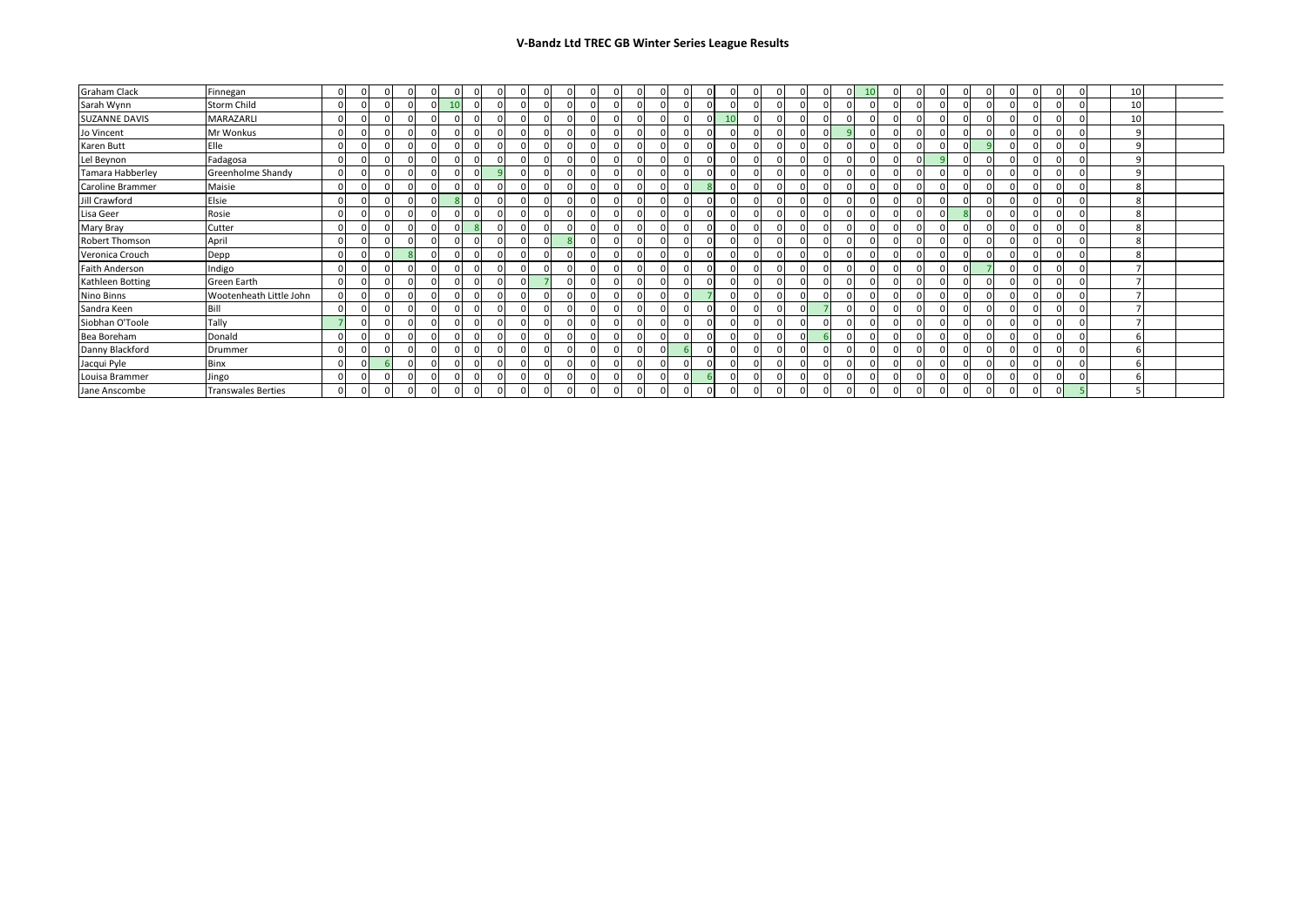|                          | Intermediate              | Moulton        | Lincomb        | The Grange     | Willow Farm  | Beechwood   | <b>ButtsLeys</b> | Cheltenham RD       | Thompson Hous | Bodiam       | Sands Farm Hor | The Glebe   | Ladyleys   | Thornton Hous | Kenwick        | Willow Farm  | Heazle Farm | Walford (2)         | Barton EC      | Bodiam       | Moulton      | ower Haddon<br>Hazelhead | acock Equestr              | Sands Farm Hor | Vloorhouse EC       | Kenwick     | Walford (3)  | Willow Farm    | Cannington   | <b>Nilton RDA</b> | Eque<br><b>Llamedos</b> | Bodiam       | <b>RDA Wint</b><br>Avon |                 | <b>League Points</b>    |
|--------------------------|---------------------------|----------------|----------------|----------------|--------------|-------------|------------------|---------------------|---------------|--------------|----------------|-------------|------------|---------------|----------------|--------------|-------------|---------------------|----------------|--------------|--------------|--------------------------|----------------------------|----------------|---------------------|-------------|--------------|----------------|--------------|-------------------|-------------------------|--------------|-------------------------|-----------------|-------------------------|
|                          |                           |                |                |                |              |             |                  |                     |               |              |                |             |            |               |                |              |             |                     |                |              |              |                          |                            |                |                     |             |              |                |              |                   |                         |              |                         |                 |                         |
| Name                     | Horse                     | 05/10/2022     | 10/10/2021     | 10/10/2021     | 16/10/2021   | 17/10/2021  | 23/10/2021       | 24/10/2021          | 23/10/2021    | 24/10/2021   | 31/10/2021     | 31/10/2021  | 31/10/2021 | 31/10/2021    | 06/11/2021     | 06/11/2021   | 07/11/2021  | 13/11/2021          | 20/11/2021     | 20/11/2021   | 21/11/2021   | 21/11/2021<br>21/11/2021 | 27/11/2021                 | 28/11/2021     | 28/11/2021          | 04/12/2021  | 04/12/2021   | 04/12/2021     | 11/12/2021   | 12/12/2021        | 12/12/2021              | 19/12/2021   | 19/12/2021              |                 | Best 4 Place            |
| Cilla Claxton            | Bajhita                   | $\mathbf 0$    | $\Omega$       | $\mathbf{0}$   | 10           | $\mathbf 0$ | $\mathbf 0$      | $\mathsf{O}\xspace$ | $\circ$       |              | $\mathbf{0}$   |             | $\Omega$   | $\Omega$      | $\mathbf 0$    | 10           | $\Omega$    | $\mathsf{O}\xspace$ | $\Omega$       | 9            | $\mathbf 0$  | $\Omega$                 | $\Omega$<br>$\Omega$       | $\mathbf 0$    | $\mathbf 0$         | $\mathbf 0$ | $\mathbf{0}$ | 9              | $\Omega$     | $\mathbf 0$       | $\Omega$                |              | $\Omega$                | 38              |                         |
| Julie Brand              | Orla                      | $\Omega$       | $\Omega$       | 10             | $\Omega$     | $\Omega$    | $\Omega$         | $\Omega$            | $\mathbf 0$   |              | $\Omega$       |             | $\Omega$   | $\Omega$      | $\mathbf 0$    | $\mathbf 0$  | 10          | 0                   | $\Omega$       |              | $\Omega$     | $\Omega$                 | $\Omega$<br>C              |                | $\mathbf 0$         | $\Omega$    | 0            | $\Omega$       |              | $\mathbf 0$       |                         | $\Omega$     | 10                      | 37              |                         |
| Kathryn Ovenden          | Whiz n Quik               | $\circ$        | $\mathbf 0$    | $\mathbf 0$    | $\mathbf 0$  | $\mathsf 0$ | $\Omega$         | $\mathbf 0$         | $\mathbf 0$   | $\Omega$     | $\mathbf{0}$   | $\Omega$    | $\Omega$   | $\Omega$      | $\mathbf 0$    |              | $\Omega$    | $\mathbf 0$         | $\mathsf{o}$   | 10           | $\Omega$     | $\Omega$                 | $\mathbf 0$<br>$\Omega$    | $\overline{0}$ | $\mathsf{O}\xspace$ | $\mathbf 0$ | $\mathbf{0}$ | 10             | 0            | $\mathbf{0}$      | $\Omega$                | $\mathbf{0}$ | $\mathbf 0$             | 26              |                         |
| <b>Gizzy Miller</b>      | Mo Stor Priggle           | $\mathbf 0$    | $\overline{0}$ | 9              | $\mathbf 0$  | $\mathbf 0$ | $\mathbf 0$      | 0                   | 0             | $\Omega$     | $\mathbf 0$    | $\mathbf 0$ | 0          | $\mathbf 0$   | $\mathbf 0$    | $\mathbf 0$  | $\Omega$    | $\mathbf 0$         | $\mathbf 0$    | $\mathbf 0$  | $\mathbf 0$  | $\mathbf 0$              | $\mathbf 0$<br>$\mathsf 0$ | $\mathbf 0$    | $\mathbf 0$         | $\mathbf 0$ | 0            | $\overline{0}$ | 10           | $\mathbf{0}$      | $\mathbf 0$             | 0            | $\Omega$                | 19              |                         |
| <b>Helen Brophy</b>      | Emma                      | $\Omega$       | $\Omega$       | $\mathbf 0$    | $\mathbf 0$  | $\mathbf 0$ | $\Omega$         | $\mathbf 0$         | $\circ$       | $\Omega$     | $\Omega$       | $\Omega$    | $\Omega$   | $\Omega$      | $\mathbf 0$    | $\mathbf 0$  | q           | $\mathbf 0$         | $\Omega$       | $\Omega$     | $\Omega$     | $\Omega$                 | $\Omega$<br>$\Omega$       | $\mathbf 0$    | $\mathbf 0$         | $\mathbf 0$ | $\mathbf{0}$ | $\Omega$       |              | $\mathbf 0$       | $\Omega$                | $\Omega$     | $\Omega$                | 17              |                         |
| Jan Barlow               | Knocknagree Topcat        | $\Omega$       | $\epsilon$     | $\Omega$       | $\Omega$     | $\Omega$    | $\Omega$         | $\Omega$            | $\Omega$      |              | $\Omega$       |             |            | $\Omega$      | $\Omega$       |              |             | $\Omega$            | $\mathbf{0}$   |              | $\Omega$     | $\Omega$                 | $\Omega$                   | $\Omega$       | $\Omega$            | $\Omega$    | <sup>0</sup> | $\Omega$       |              | $\mathbf{0}$      | $\Omega$                | $\Omega$     | $\Omega$                | 17              |                         |
| Jo Murrell               | Monmore Girl              | $\mathbf 0$    | $\Omega$       | $\mathbf 0$    | $\Omega$     | $\Omega$    | $\Omega$         | $\mathbf 0$         | $\mathbf{0}$  | $\Omega$     | $\Omega$       |             | $\Omega$   | $\Omega$      | $\Omega$       |              | $\Omega$    | $\Omega$            | $\overline{0}$ | $\Omega$     | $\Omega$     | $\Omega$<br>$\Omega$     | $\Omega$                   | $\Omega$       | $\Omega$            | $\Omega$    | $\mathbf{0}$ | $\mathbf 0$    | $\Omega$     | $\mathbf 0$       | $\Omega$                | 10           | $\Omega$                | 17              |                         |
| Rebekah Spowage          | Efridís from Solva        | $\mathbf 0$    | $\Omega$       | $\Omega$       | $\Omega$     | $\Omega$    | n                | $\mathbf 0$         | $\Omega$      | $\Omega$     | $\Omega$       |             | $\Omega$   | $\Omega$      | 10             | $\Omega$     | $\Omega$    | $\Omega$            | $\Omega$       | $\Omega$     | $\Omega$     | $\Omega$<br>$\Omega$     | $\Omega$                   | $\Omega$       | $\Omega$            |             | $\Omega$     | $\Omega$       | n            | $\mathbf 0$       | $\Omega$                | $\Omega$     | $\Omega$                | 17              |                         |
| Samantha Brant           | Ruby Ellen                | $\Omega$       | $\Omega$       | $\mathbf 0$    | $\mathbf 0$  | $\Omega$    | $\Omega$         | $\Omega$            | $\mathbf{0}$  | $\Omega$     | $\Omega$       |             | $\Omega$   | $\Omega$      | $\overline{9}$ | $\Omega$     | $\Omega$    | $\Omega$            | $\Omega$       | $\Omega$     | $\Omega$     | $\Omega$<br>$\Omega$     | $\Omega$                   | $\mathbf 0$    | $\Omega$            | <b>S</b>    | $\Omega$     | $\mathbf 0$    | $\Omega$     | $\mathbf{0}$      | $\Omega$                | $\Omega$     | $\Omega$                | 17              |                         |
| Stella Bellam            | Rambler                   | $\Omega$       | $\Omega$       | $\Omega$       | $\Omega$     | $\Omega$    |                  | $\Omega$            | $\Omega$      |              | $\Omega$       |             | $\Omega$   | $\Omega$      | $\Omega$       | $\Omega$     |             | O                   | $\Omega$       |              |              | $\mathsf{C}$             | $\Omega$                   |                | $\Omega$            |             | <sup>0</sup> | <sup>n</sup>   |              | $\Omega$          |                         |              | $\Omega$                | 17              |                         |
| Helen Duckmanton (Denny) | Spot                      | 6              | $\Omega$       | $\mathbf 0$    | $\mathbf 0$  | $\mathbf 0$ | $\Omega$         | $\mathbf 0$         | $\mathbf{0}$  | $\Omega$     | $\Omega$       | $\Omega$    | $\Omega$   | $\Omega$      | $\mathbf 0$    | $\mathbf 0$  | $\Omega$    | $\Omega$            | $\overline{0}$ | $\Omega$     | 10           | $\Omega$<br>$\Omega$     | $\mathbf 0$                | $\mathbf 0$    | $\mathbf 0$         | $\Omega$    | $\Omega$     | $\overline{0}$ | $\Omega$     | $\mathbf 0$       | $\Omega$                | $\Omega$     | $\Omega$                | 16              |                         |
| Lynsey Ellis             | Scrumpy                   | $\Omega$       | $\Omega$       | $\mathbf 0$    | $\mathbf 0$  | $\Omega$    |                  | $\mathbf 0$         | $\mathbf{0}$  | $\Omega$     | $\Omega$       |             | $\Omega$   | $\Omega$      | $\mathbf 0$    | $\mathbf 0$  | $\Omega$    | $\mathbf 0$         | $\Omega$       | $\Omega$     | $\mathbf{q}$ | $\Omega$<br>$\Omega$     | $\Omega$                   | 0              | $\mathbf 0$         | $\mathbf 0$ | $\mathbf{0}$ | $\Omega$       | n            | $\mathbf 0$       | $\Omega$                | $\Omega$     | $\Omega$                | 16              |                         |
| Mary Weston              | Cape Clear Casey          | 8              | $\Omega$       | $\Omega$       | $\Omega$     | $\mathbf 0$ | $\Omega$         | $\Omega$            | $\mathbf 0$   | $\Omega$     | $\Omega$       |             | $\Omega$   | $\Omega$      | $\mathbf 0$    | $\Omega$     | $\Omega$    | $\Omega$            | $\Omega$       | $\Omega$     |              | $\Omega$<br>$\Omega$     | $\Omega$                   | $\Omega$       | $\mathbf 0$         | $\Omega$    | $\Omega$     | $\Omega$       | n            | $\Omega$          |                         | $\Omega$     | $\Omega$                | 16              |                         |
| Sarah Wynn               | Mars                      | 10             | $\Omega$       | $\Omega$       | $\Omega$     | $\Omega$    |                  | $\mathbf 0$         | $\Omega$      | $\Omega$     | $\Omega$       |             | $\Omega$   | $\Omega$      | $\mathbf 0$    | $\Omega$     | $\Omega$    | $\mathbf 0$         | $\Omega$       | $\Omega$     | $\Omega$     | $\Omega$<br>$\Omega$     | $\Omega$                   | $\Omega$       | $\Omega$            | $\Omega$    | $\mathbf{0}$ | $\Omega$       |              | $\mathbf 0$       | $\Omega$                | $\Omega$     | $\Omega$                | 16              |                         |
| Susan Ford               | Prince                    | $\Omega$       | $\Omega$       | $\overline{8}$ | $\Omega$     | $\Omega$    | $\Omega$         | $\Omega$            | $\mathbf 0$   | $\Omega$     | $\Omega$       |             | $\Omega$   | $\Omega$      | $\mathbf 0$    | $\Omega$     |             | $\Omega$            | $\Omega$       | $\Omega$     | $\Omega$     | $\Omega$<br>$\Omega$     | $\Omega$                   | $\Omega$       | $\Omega$            | $\Omega$    | $\Omega$     | $\mathbf 0$    | $\Omega$     | $\Omega$          | $\Omega$                | $\Omega$     | $\Omega$                | 16              |                         |
| Anna Ames                | <b>Ashview Tally</b>      | $\mathbf 0$    | $\Omega$       | $\overline{3}$ | $\mathbf 0$  | 0           | $\Omega$         | $\mathbf 0$         | $\mathbf{0}$  | $\Omega$     | $\mathbf{0}$   |             | 0          | $\Omega$      | $\mathbf 0$    | 0            |             | $\mathbf 0$         | $\Omega$       | $\Omega$     | $\Omega$     | $\Omega$<br>$\Omega$     | $\mathbf 0$                | $\mathbf 0$    | $\mathbf 0$         | 0           | $\mathbf{0}$ | 0              |              | $\mathbf{0}$      | O                       | 0            | $\mathbf 0$             | 15              |                         |
| Kim Leney                | Princess                  | $\Omega$       | $\Omega$       | $\Omega$       | $\Omega$     | $\Omega$    | $\Omega$         | $\Omega$            | $\Omega$      |              | $\Omega$       |             | $\Omega$   | $\Omega$      | $\Omega$       |              | $\Omega$    | $\Omega$            | $\Omega$       | $\Omega$     | $\Omega$     | $\Omega$<br>$\Omega$     | $\Omega$                   | $\Omega$       | $\Omega$            | $\Omega$    | $\Omega$     | $\Omega$       | $\Omega$     | $\Omega$          | C                       | $\Omega$     | $\Omega$                | 15              |                         |
| Linda Woolley            | Siani                     | $\mathbf 0$    | $\Omega$       | $\mathbf 0$    | $\Omega$     | $\Omega$    |                  | $\mathbf 0$         | $\Omega$      |              | $\Omega$       |             | $\Omega$   | $\Omega$      | $\mathbf 0$    | $\Omega$     |             |                     | $\Omega$       |              |              | $\Omega$<br>$\Omega$     | $\Omega$                   | $\Omega$       | $\Omega$            |             |              | 0              |              | $\Omega$          |                         | $\Omega$     | $\Omega$                | 14              |                         |
| Anne Warner              | Sunny                     | $\Omega$       | $\Omega$       | $\overline{7}$ | $\Omega$     | $\Omega$    | $\Omega$         | $\Omega$            | $\Omega$      | $\Omega$     | $\Omega$       | $\Omega$    | $\Omega$   | $\Omega$      | $\mathbf 0$    | $\Omega$     |             | $\Omega$            | $\mathbf{0}$   | $\Omega$     | $\Omega$     | $\Omega$<br>$\Omega$     | $\mathbf 0$                | $\Omega$       | $\mathbf 0$         | $\Omega$    | $\Omega$     | $\overline{0}$ | $\Omega$     | $\Omega$          | $\Omega$                | $\Omega$     | $\Omega$                | 13              |                         |
| Willa Muir               | Gypsy Rose                | $\mathbf 0$    | $\Omega$       | 5              | $\mathbf 0$  | $\mathbf 0$ | $\mathbf 0$      | $\mathbf 0$         | $\circ$       | $\Omega$     | 0              | $\sqrt{ }$  | $\Omega$   | $\Omega$      | $\mathbf 0$    | $\Omega$     |             | $\mathbf 0$         | $\Omega$       | $\Omega$     | $\Omega$     | $\Omega$                 | $\Omega$<br>$\Omega$       | $\mathbf 0$    | $\mathsf{O}\xspace$ | $\mathbf 0$ | $\mathbf 0$  | <sup>0</sup>   |              | $\mathbf 0$       | $\Omega$                | $\Omega$     | $\Omega$                | $11\,$          |                         |
| Bea Boreham              | Donald                    | $\Omega$       | $\Omega$       | $\Omega$       |              | $\Omega$    |                  | $\Omega$            | $\Omega$      |              |                |             | $\Omega$   |               | $\Omega$       | $\Omega$     |             | $\Omega$            | $\Omega$       |              |              | $\Omega$<br>10           | $\Omega$                   |                | $\Omega$            | $\Omega$    | <sup>0</sup> | $\Omega$       |              | $\Omega$          |                         | O            | $\Omega$                | 10              |                         |
| Dave Rogerson            | Monty                     | $\mathbf 0$    | $\Omega$       | $\mathsf 0$    | $\Omega$     | $\Omega$    | $\Omega$         | $\mathbf 0$         | $\mathbf{0}$  | $\Omega$     | $\mathbf 0$    | $\Omega$    | $\Omega$   | $\Omega$      | $\mathbf 0$    | $\mathbf 0$  | $\Omega$    | $\mathsf{O}\xspace$ | $\Omega$       | $\Omega$     | $\Omega$     | 10                       | $\Omega$<br>$\mathbf 0$    | $\overline{0}$ | $\mathbf 0$         | $\Omega$    | $\mathbf{0}$ | $\mathbf 0$    | $\Omega$     | $\mathbf 0$       | $\Omega$                | $\Omega$     | $\Omega$                | 10              |                         |
| Jill Crawford            | Elsie                     | $\Omega$       | $\Omega$       | $\mathbf 0$    | $\mathbf 0$  | $\mathbf 0$ |                  | $\mathbf 0$         | $\circ$       | $\Omega$     | $\mathbf{0}$   |             | $\Omega$   | $\Omega$      | $\mathbf 0$    | $\mathbf 0$  | $\Omega$    | $\Omega$            | $\Omega$       | $\Omega$     | $\Omega$     | $\Omega$                 | $\Omega$                   | $\Omega$       | $\mathbf 0$         | $\Omega$    | 0            | $\Omega$       | $\Omega$     | $\mathbf 0$       |                         | $\Omega$     | $\Omega$                | 10 <sup>1</sup> |                         |
| Nino Binns               | Wootenheath Little John   | $\mathbf 0$    | $\Omega$       | $\mathbf 0$    | $\mathbf 0$  | $\mathsf 0$ | $\mathbf 0$      | $\mathsf{O}\xspace$ | $\mathbf{0}$  | $\Omega$     | $\mathbf{0}$   |             | $\Omega$   | $\Omega$      | $\mathbf 0$    | $\mathbf 0$  | $\Omega$    | 10                  | $\mathbf 0$    | $\mathbf 0$  | $\Omega$     | $\Omega$                 | $\Omega$<br>$\Omega$       | $\Omega$       | $\mathbf 0$         | $\mathbf 0$ | $\mathbf 0$  | $\mathbf 0$    | n            | $\mathbf 0$       | $\Omega$                | $\Omega$     | $\Omega$                | 10              |                         |
| Val Barker               | Moby                      | $\Omega$       | 10             | $\Omega$       | $\mathbf 0$  | $\mathbf 0$ | $\Omega$         | $\Omega$            | $\circ$       | $\Omega$     | $\Omega$       |             | $\Omega$   | $\Omega$      | $\mathbf 0$    | $\mathbf 0$  | $\Omega$    | $\Omega$            | $\Omega$       | $\Omega$     | $\Omega$     | $\Omega$                 | $\Omega$<br>C              | $\Omega$       | $\mathbf 0$         | $\Omega$    | <sup>0</sup> | <sup>0</sup>   | $\Omega$     | $\mathbf{0}$      | $\Omega$                | $\Omega$     | $\Omega$                | 10              |                         |
| Val Worthington          | Puzzle                    | $\mathbf 0$    | $\Omega$       | $\mathbf 0$    | $\Omega$     | $\Omega$    | $\Omega$         | $\mathbf 0$         | $\mathbf{0}$  | 10           | $\Omega$       |             | $\Omega$   | $\Omega$      | $\mathbf 0$    | $\Omega$     |             | $\mathbf 0$         | $\Omega$       | $\Omega$     |              | $\Omega$<br>$\Omega$     | $\Omega$                   | $\Omega$       | $\Omega$            | $\Omega$    | $\mathbf{0}$ | $\Omega$       |              | $\mathbf 0$       |                         | $\Omega$     | $\Omega$                | 10              |                         |
| <b>Faith Anderson</b>    | Indigo                    | $\mathbf 0$    | $\Omega$       | $\mathbf 0$    | $\mathbf 0$  | 0           | $\Omega$         | $\mathbf 0$         | $\mathbf{0}$  | $\Omega$     | $\mathbf{0}$   | $\Omega$    | $\Omega$   | $\Omega$      | $\mathbf 0$    | $\mathbf 0$  | $\Omega$    | $\mathbf 0$         | $\overline{0}$ | $\Omega$     | $\mathbf 0$  | $\Omega$<br>$\Omega$     | 0                          | 0              | $\mathbf 0$         | 0           | $\mathbf{0}$ | $\Omega$       | $\mathbf{q}$ | $\mathbf{0}$      | $\Omega$                | $\Omega$     | $\Omega$                |                 | 9                       |
| Graham Clack             | Finnegan                  | $\Omega$       | $\Omega$       | $\mathbf 0$    | $\mathbf 0$  | $\Omega$    | $\Omega$         | $\mathbf 0$         | $\circ$       | $\Omega$     | $\Omega$       |             | $\Omega$   | $\Omega$      | $\mathbf 0$    | $\mathbf 0$  | $\Omega$    | $\mathbf 0$         | $\Omega$       | $\Omega$     | $\Omega$     | $\Omega$                 | $\Omega$<br>$\Omega$       | -9             | $\mathbf 0$         | $\mathbf 0$ | $\mathbf{0}$ | $\Omega$       | $\Omega$     | $\mathbf 0$       | $\Omega$                | $\Omega$     | $\Omega$                |                 | 9                       |
| Maria Standen            | Angelina                  | $\Omega$       | $\epsilon$     | $\Omega$       |              | $\Omega$    |                  | $\Omega$            | $\Omega$      |              | $\Omega$       |             | $\Omega$   | $\Omega$      | $\Omega$       | $\Omega$     |             | O                   | $\Omega$       |              |              | $\Omega$                 | $\Omega$                   |                | $\Omega$            |             | <sup>0</sup> | $\Omega$       |              | $\Omega$          |                         | $\Omega$     | $\Omega$                |                 | $\overline{9}$          |
| Michelle Bowe            | Flora                     | $\Omega$       | $\Omega$       | $\mathbf 0$    | $\Omega$     | $\Omega$    | $\Omega$         | 9                   | $\mathbf{0}$  | $\Omega$     | $\Omega$       |             | $\Omega$   | $\Omega$      | $\mathbf 0$    | $\Omega$     | $\Omega$    | $\mathbf 0$         | $\Omega$       | $\Omega$     | $\Omega$     | $\Omega$                 | $\Omega$<br>$\Omega$       | $\Omega$       | $\Omega$            | $\Omega$    | $\mathbf{0}$ | $\Omega$       | $\Omega$     | $\Omega$          | $\Omega$                | $\Omega$     | $\Omega$                |                 | $\overline{9}$          |
| Sandra Keen              | Bill                      | $\Omega$       | $\Omega$       | $\mathbf 0$    | $\mathbf 0$  | $\mathbf 0$ | $\Omega$         | $\mathbf 0$         | $\mathbf{0}$  | $\Omega$     | $\mathbf{0}$   | $\Omega$    | $\Omega$   | $\Omega$      | $\mathbf 0$    | $\mathbf 0$  | $\Omega$    | $\mathbf 0$         | $\mathbf 0$    | $\Omega$     | $\Omega$     | $\Omega$                 | $\Omega$<br>q              | 0              | $\mathbf 0$         | $\mathbf 0$ | $\mathbf{0}$ | $\mathbf 0$    | $\Omega$     | $\mathbf{0}$      | $\Omega$                | $\Omega$     | $\Omega$                |                 | 9                       |
| Siobhan O'Toole          | Tally                     | q              | $\Omega$       | $\mathbf 0$    | $\Omega$     | $\mathbf 0$ | $\Omega$         | $\mathbf 0$         | $\mathbf{0}$  | $\Omega$     | $\Omega$       |             | $\Omega$   | $\Omega$      | $\mathbf 0$    | $\Omega$     | $\Omega$    | $\mathbf 0$         | $\mathbf 0$    | $\Omega$     | $\Omega$     | $\Omega$                 | $\Omega$<br>$\Omega$       | $\Omega$       | $\mathbf 0$         | $\Omega$    | $\mathbf{0}$ | $\mathbf 0$    | $\Omega$     | $\mathbf 0$       | $\Omega$                | $\Omega$     | $\Omega$                |                 | $\overline{9}$          |
| Tamara Habberlev         | Greenholme Shandy         | $\Omega$       | $\Omega$       | $\Omega$       | $\Omega$     | $\Omega$    | $\Omega$         | $\Omega$            | $\ddot{q}$    | $\Omega$     | $\Omega$       |             | $\Omega$   | $\Omega$      | $\Omega$       | $\Omega$     |             | O                   | $\Omega$       | $\Omega$     | $\Omega$     | $\Omega$                 | $\Omega$                   | $\Omega$       | $\mathbf 0$         | $\Omega$    | <sup>0</sup> | <sup>0</sup>   |              | $\Omega$          | $\Omega$                | $\Omega$     | $\Omega$                |                 | 9                       |
| Jane Anscombe            | <b>Transwales Berties</b> | $\Omega$       | $\Omega$       | $\mathbf 0$    | $\Omega$     | $\Omega$    | $\Omega$         | $\mathbf 0$         | $\mathbf{0}$  | $\Omega$     | $\Omega$       |             | $\Omega$   | $\Omega$      | $\Omega$       | $\Omega$     |             | $\Omega$            | $\overline{0}$ | $\Omega$     | $\Omega$     | $\Omega$<br>$\Omega$     | $\Omega$                   | $\Omega$       | $\Omega$            | $\Omega$    | $\mathbf{0}$ | $\overline{0}$ | $\Omega$     | $\Omega$          | $\Omega$                | $\Omega$     |                         |                 | 9                       |
| Lisa Geer                | Rosie                     | $\mathbf 0$    | $\Omega$       | $\mathbf 0$    | $\Omega$     | 0           | $\Omega$         | $\mathbf 0$         | $\mathbf{0}$  | $\Omega$     | $\mathbf{0}$   | $\Omega$    | $\Omega$   | $\Omega$      | $\mathbf{0}$   | $\mathbf 0$  | $\Omega$    | $\mathbf 0$         | $\overline{0}$ | $\Omega$     | $\Omega$     | $\Omega$                 | $\mathbf 0$<br>$\Omega$    | $\Omega$       | $\mathbf 0$         | $\Omega$    | $\Omega$     | $\mathbf{R}$   | $\Omega$     | $\circ$           | $\Omega$                | $\Omega$     | $\Omega$                |                 | 8                       |
| Mary Bray                | Cutter                    | $\Omega$       | $\Omega$       | $\mathbf 0$    | $\Omega$     | $\Omega$    | $\Omega$         | $\overline{8}$      | $\mathbf 0$   | $\Omega$     | $\Omega$       | $\Omega$    | $\Omega$   | $\Omega$      | $\Omega$       | $\Omega$     | $\Omega$    | $\mathbf 0$         | $\Omega$       | $\Omega$     | $\Omega$     | $\Omega$                 | $\Omega$<br>$\Omega$       | $\Omega$       | $\Omega$            | $\Omega$    | $\Omega$     | $\mathbf 0$    | $\Omega$     | $\Omega$          | $\Omega$                | $\Omega$     | $\Omega$                |                 | 8                       |
| Mary Lazarus             | Monty                     | $\overline{a}$ | $\Omega$       | $\Omega$       | $\Omega$     | $\Omega$    |                  | $\mathbf 0$         | $\Omega$      |              | 0              |             | $\Omega$   | $\Omega$      | $\mathbf 0$    | $\Omega$     |             | $\Omega$            | $\Omega$       |              |              | $\Omega$                 | $\Omega$                   |                | $\Omega$            |             | 0            | <sup>0</sup>   |              | $\mathbf 0$       |                         | $\Omega$     | $\Omega$                |                 | 8                       |
| Jan Tucker               | Kildare Estrella          | $\Omega$       | $\Omega$       | $\mathbf 0$    | $\mathbf 0$  | $\mathbf 0$ | $\Omega$         | $\overline{7}$      | $\mathbf 0$   | $\Omega$     | $\Omega$       | $\Omega$    | $\Omega$   | $\Omega$      | $\mathbf 0$    | $\Omega$     | $\Omega$    | $\Omega$            | $\overline{0}$ | $\Omega$     | $\Omega$     | $\Omega$<br>$\Omega$     | $\mathbf 0$                | $\mathbf 0$    | $\Omega$            | $\Omega$    | $\mathbf{0}$ | $\overline{0}$ | $\Omega$     | $\Omega$          | $\Omega$                | $\Omega$     | $\Omega$                |                 | 7                       |
| Joanna Messenger         | Stella                    | $\mathbf 0$    | $\Omega$       | $\mathbf 0$    | $\mathbf 0$  | $\mathbf 0$ | $\Omega$         | $\mathbf 0$         | $\mathbf 0$   | $\Omega$     | 0              |             | $\Omega$   | $\Omega$      | $\mathbf 0$    | $\mathbf 0$  | $\Omega$    | $\mathbf 0$         | $\Omega$       | $\Omega$     | $\Omega$     | $\Omega$                 | $\Omega$<br>Ω              | $\Omega$       | $\mathbf 0$         | $\Omega$    | $\mathbf{0}$ | 0              | $\Omega$     | $\mathbf 0$       | $\mathsf{C}$            | $\Omega$     |                         |                 | $\overline{7}$          |
| <b>Faith Anderson</b>    | Indigo                    | $\Omega$       | $\Omega$       | 6              | $\Omega$     | $\Omega$    | $\Omega$         | $\Omega$            | $\Omega$      | $\Omega$     | $\Omega$       |             | $\Omega$   | $\Omega$      | $\mathbf 0$    | $\Omega$     | $\Omega$    | $\Omega$            | $\Omega$       | $\Omega$     | $\Omega$     | $\Omega$<br>n            | $\Omega$                   | $\Omega$       | $\Omega$            | $\Omega$    | $\Omega$     | $\Omega$       | $\Omega$     | $\Omega$          |                         | $\Omega$     | $\Omega$                |                 | $6 \mid$                |
| Anne Warner              | Mimi                      | $\mathbf 0$    | $\Omega$       | $\mathbf 0$    | $\mathbf 0$  | $\Omega$    | $\Omega$         | $\mathbf 0$         | $\mathbf{0}$  | $\Omega$     | $\mathbf 0$    |             | $\Omega$   | $\Omega$      | $\mathbf 0$    | $\Omega$     |             | $\mathsf{O}\xspace$ | $\mathbf{0}$   | $\mathbf 0$  | $\Omega$     | $\Omega$                 | $\Omega$<br>$\Omega$       | $\Omega$       | $\mathsf{O}\xspace$ | $\mathbf 0$ | $\mathbf 0$  | $\overline{0}$ | $\Omega$     | $\mathbf 0$       | $\Omega$                | $\Omega$     | $\Omega$                |                 | $\overline{4}$          |
| Kathy Whitehead          | <b>Bybeck Rooney</b>      | $\Omega$       | $\Omega$       |                | $\Omega$     | $\mathbf 0$ | $\Omega$         | $\Omega$            | $\mathbf 0$   | $\Omega$     | $\Omega$       |             | $\Omega$   | $\Omega$      | $\mathbf 0$    | $\Omega$     |             | $\Omega$            | $\Omega$       | $\Omega$     | $\Omega$     | $\Omega$<br>$\Omega$     | $\Omega$                   | $\Omega$       | $\mathbf 0$         | $\Omega$    | $\Omega$     | $\Omega$       | $\Omega$     | $\Omega$          | $\sqrt{2}$              | $\Omega$     | $\Omega$                |                 | $\overline{\mathbf{3}}$ |
| Jacqui Pyle              | Binx                      | $\overline{0}$ | $\mathsf 0$    | $\overline{2}$ | $\mathsf{O}$ | $\mathbf 0$ | $\mathbf 0$      | $\mathbf 0$         | $\mathbf 0$   | $\mathbf{0}$ | $\mathbf{0}$   | $\Omega$    | $\Omega$   | $\Omega$      | $\mathbf 0$    | $\mathsf{O}$ | $\Omega$    | $\mathbf 0$         | $\mathbf{0}$   | $\mathbf{0}$ | $\mathbf 0$  | $\mathbf{0}$             | $\mathbf 0$<br>$\mathbf 0$ | $\mathbf 0$    | $\mathbf 0$         | $\mathbf 0$ | $\mathbf 0$  | $\overline{0}$ | $\mathbf 0$  | $\mathbf{0}$      | $\mathbf{0}$            | $\Omega$     | $\Omega$                |                 | $\overline{2}$          |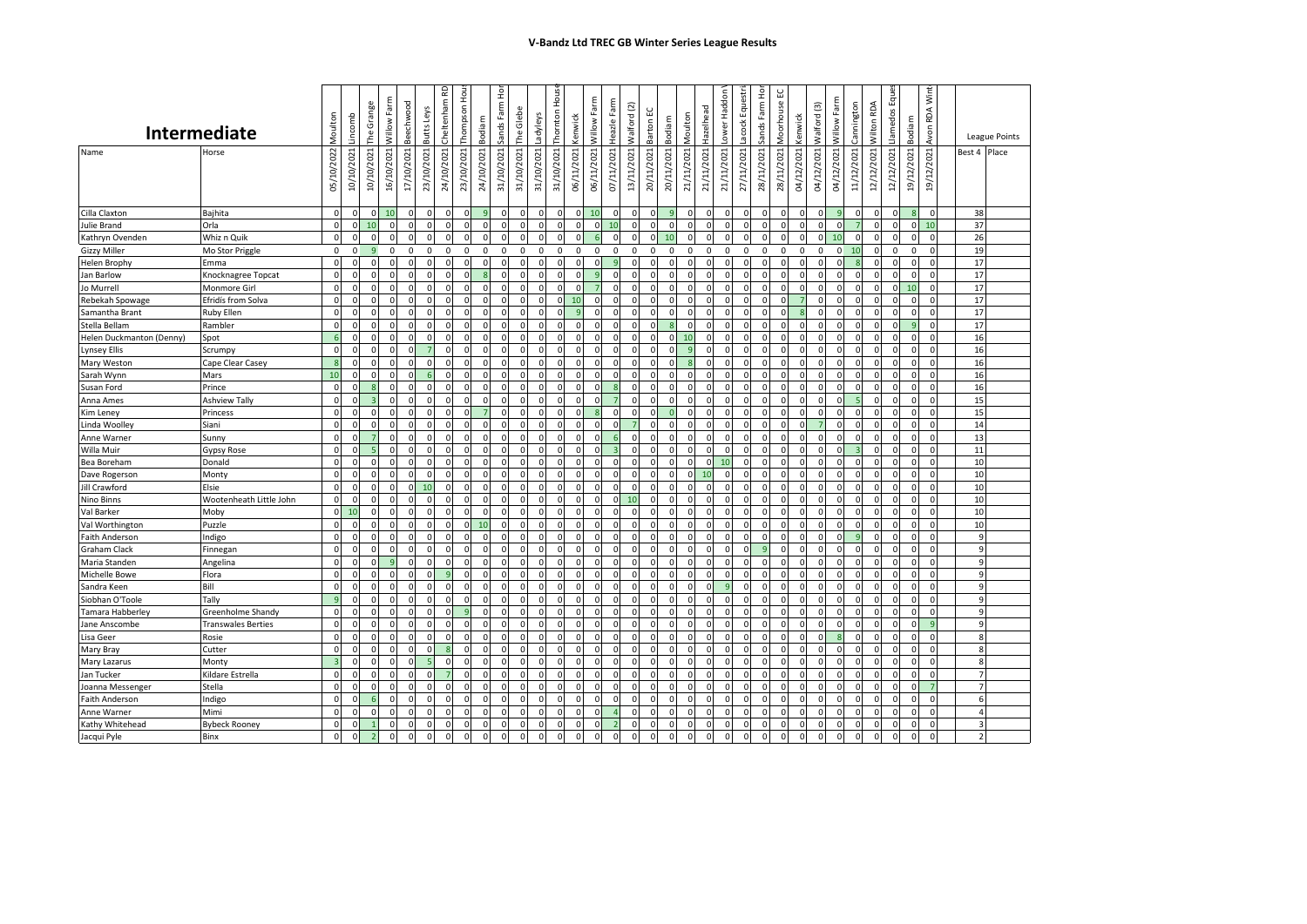|                          | <b>Novice Horse</b>     | Moulton        | incomb     | The Grange | Farm<br>Willow | Beechwood   | Butts Leys   | 윤<br>Cheltenham | Thompson Hou | Bodiam         | Sands Farm Hor | The Glebe  | Ladyleys       | Thornton Hous  | <b>kenwick</b> | Willow Farm   | Heazle Farm  | Nalford (2)  | Barton EC    | Moulton<br>Bodiam        | Hazelhead                  | ower Haddon    | Lacock Equestri | Sands Farm Ho | Vloorhouse EC | Kenwick      | Valford (3)    | Willow Farm              | Cannington     | Wilton RDA          | Llamedos Eques | Bodiam         |                         | League Points |
|--------------------------|-------------------------|----------------|------------|------------|----------------|-------------|--------------|-----------------|--------------|----------------|----------------|------------|----------------|----------------|----------------|---------------|--------------|--------------|--------------|--------------------------|----------------------------|----------------|-----------------|---------------|---------------|--------------|----------------|--------------------------|----------------|---------------------|----------------|----------------|-------------------------|---------------|
| Name                     | Horse                   | 05/10/2022     | 10/10/2021 | 10/10/2021 | 16/10/2021     | 17/10/2021  | 23/10/2021   | 24/10/2021      | 23/10/2021   | 24/10/2021     | 31/10/2021     | 31/10/2021 | 31/10/2021     | 31/10/2021     | 06/11/2021     | 06/11/2021    | 07/11/2021   | 13/11/2021   | 20/11/2021   | 21/11/2021<br>20/11/2021 | 21/11/2021                 | 21/11/2021     | 27/11/2021      | 28/11/2021    | 28/11/2021    | 04/12/2021   | 04/12/2021     | 04/12/2021<br>11/12/2021 |                | 12/12/2021          | 12/12/2021     | 19/12/2021     | Best 4                  | Place         |
| Cilla Claxton            | Baihita                 | $\overline{0}$ | $\Omega$   | οl         | 10             | $\mathbf 0$ | $\mathbf{0}$ | $\mathbf 0$     | $\Omega$     | 6              |                | $\Omega$   | $\overline{0}$ | $\overline{0}$ | $\circ$        | 10            | $\mathbf{0}$ | $\circ$      | οI           | 10                       | $\mathbf 0$<br>$\mathbf 0$ | $\circ$        | $\mathbf 0$     | $\mathbf 0$   | $\mathbf 0$   | $\mathbf{0}$ | $\circ$        | -9                       | $\mathbf{0}$   | $\mathbf 0$         | $\mathbf 0$    | q              | 39                      |               |
| Louise Jarvis            | Justin Golden Fleece    | $\Omega$       |            | $\Omega$   | $\Omega$       |             | $\Omega$     | $\Omega$        | $\Omega$     | 10             | 10             | $\Omega$   | $\mathbf 0$    | $\Omega$       | $\Omega$       | $\Omega$      | $\Omega$     | $\Omega$     | $\Omega$     | -8                       | $\Omega$<br>$\Omega$       | $\Omega$       | $\Omega$        | $\mathbf{R}$  | $\Omega$      | $\Omega$     | $\Omega$       | <b>R</b>                 | $\mathbf{0}$   | $\Omega$            |                | 8              | 36                      |               |
| Maria Standen            | Angelina                | $\mathbf{0}$   | $\Omega$   | $\Omega$   | 6              | ŋ           | $\mathbf 0$  | $\Omega$        | $\Omega$     | $\Omega$       |                | $\Omega$   | $\Omega$       | $\mathbf{0}$   | $\mathbf{0}$   | O             | $\mathbf 0$  | $\mathbf{0}$ | $\Omega$     | $\Omega$                 | $\Omega$<br>$\Omega$       | $\circ$        | $\mathbf 0$     | 10            | $\mathbf 0$   | $\mathbf{0}$ | $\overline{0}$ | 10                       | $\mathbf 0$    | $\mathbf 0$         | $\mathbf 0$    | $\mathsf{C}$   | 33                      |               |
| Caroline Pitt            | Calico                  | $\Omega$       |            | $\Omega$   | $\Omega$       |             | $\Omega$     | 10              |              | $\Omega$       |                |            |                | $\Omega$       | $\Omega$       |               | $\Omega$     | $\Omega$     |              |                          | $\Omega$<br>$\Omega$       |                |                 | $\Omega$      | $\Omega$      | $\Omega$     | $\Omega$       | $\Omega$                 | $\Omega$       | $\mathbf 0$         | $\Omega$       | $\Omega$       | 30                      |               |
| Sue Squirrell            | Golderina Elle          | $\overline{9}$ |            | $\Omega$   | $\Omega$       |             | J,           | $\Omega$        |              | $\Omega$       |                | $\Omega$   | $\Omega$       | $\Omega$       | $\mathbf 0$    | O             | $\mathbf 0$  | $\Omega$     |              |                          | $\Omega$                   | $\Omega$       | $\Omega$        | $\Omega$      | $\mathbf 0$   | $\mathbf{0}$ | $\mathbf{0}$   | O                        | $\mathbf 0$    | $\Omega$            |                | $\mathsf{C}$   | 23                      |               |
| <b>Hattie Abretti</b>    | Pentrefelin Sanguinetti | $\Omega$       |            |            | $\Omega$       |             | $\Omega$     | $\Omega$        | $\Omega$     | $\Omega$       |                | $\Omega$   | $\Omega$       | $\Omega$       | $\Omega$       |               |              | $\Omega$     |              | $\Omega$                 | $\Omega$                   | $\Omega$       | $\Omega$        | $\Omega$      | $\Omega$      | $\Omega$     | $\Omega$       | $\Omega$                 | 10             | $\Omega$            |                | $\mathcal{L}$  | 22                      |               |
| Kay Ford                 | Orion                   | $\circ$        |            | $\Omega$   | $\Omega$       |             | $\Omega$     |                 |              |                |                | $\Omega$   | $\Omega$       | $\Omega$       | $\Omega$       | $\sqrt{ }$    | $\Omega$     | $\Omega$     |              |                          | $\Omega$                   | <sup>0</sup>   |                 | $\Omega$      | $\Omega$      | $\Omega$     | $\Omega$       |                          | $\Omega$       | $\Omega$            |                |                | 21                      |               |
| Steph Cherrington        | Paris                   | 10             | O          | $\Omega$   | $\Omega$       | $\Omega$    | $\Omega$     | $\Omega$        | $\Omega$     | $\Omega$       | $\Omega$       | $\Omega$   | $\Omega$       | $\Omega$       | $\Omega$       | $\Omega$      | $\mathbf 0$  | $\mathbf{0}$ | $\Omega$     | 10<br>O                  | $\Omega$                   | $\Omega$       | $\Omega$        | $\Omega$      | $\Omega$      | $\Omega$     | $\Omega$       | $\Omega$                 | $\mathbf 0$    | $\Omega$            | $\Omega$       | $\sqrt{ }$     | 20                      |               |
| Suzie Clague             | Pembroke Double Diamond | $\circ$        | $\Omega$   | $\Omega$   | $\Omega$       |             | $\Omega$     | $\Omega$        | $\Omega$     | $\Omega$       |                | 10         | $\Omega$       | $\mathbf{0}$   | $\mathbf 0$    | $\Omega$      | $\mathbf 0$  | $\mathbf{0}$ | <sup>n</sup> | $\Omega$                 | $\Omega$<br>$\Omega$       | $\mathbf 0$    | $\Omega$        | $\Omega$      | $\Omega$      | $\circ$      | $\mathbf{0}$   | $\Omega$                 | $\mathbf 0$    | $\mathsf{O}\xspace$ | 10             | $\mathsf{C}$   | 20                      |               |
| <b>Helen Brophy</b>      | Emma                    | $\Omega$       |            | $\Omega$   | $\Omega$       |             | $\Omega$     | O               | $\Omega$     | $\Omega$       |                | $\Omega$   |                | $\mathbf{0}$   | $\Omega$       | $\sqrt{ }$    | 10           | $\Omega$     |              |                          | $\Omega$                   | $\Omega$       | $\Omega$        | $\Omega$      | $\Omega$      | $\Omega$     | $\Omega$       | $\Omega$                 | 9              | $\mathbf 0$         |                | $\Omega$       | 19                      |               |
| Sam Prior                | Bernice                 | $\Omega$       |            | n          |                |             | $\Omega$     | $\sqrt{ }$      | $\Omega$     | $\Omega$       |                | $\Omega$   | $\Omega$       | $\Omega$       | $\Omega$       |               | $\Omega$     | $\Omega$     |              |                          | $\Omega$                   | $\Omega$       | $\Omega$        | $\Omega$      | $\Omega$      | $\Omega$     | $\Omega$       |                          | $\Omega$       | $\Omega$            |                | $\sqrt{2}$     | 19                      |               |
| Victoria Holden          | Tuffy                   | $\mathbf 0$    |            | $\Omega$   | $\Omega$       |             | $\Omega$     |                 |              | n              |                | $\Omega$   |                | $\Omega$       |                | c             | $\Omega$     | $\Omega$     |              |                          | $\Omega$                   | $\Omega$       |                 | $\Omega$      | $\Omega$      | 0            | $\mathbf 0$    |                          | $\Omega$       | $\Omega$            |                | 10             | 19                      |               |
| Willa Muir               | Gypsy Rose              | $\circ$        | $\sqrt{2}$ | 6          | $\mathbf 0$    | $\Omega$    | $\Omega$     | $\Omega$        | $\Omega$     | $\Omega$       |                | $\Omega$   | $\Omega$       | $\mathbf{0}$   | $\Omega$       | $\sqrt{ }$    |              | $\mathbf{0}$ | $\Omega$     | $\Omega$                 | $\Omega$<br>$\Omega$       | $\Omega$       | $\Omega$        | $\Omega$      | $\Omega$      | $\circ$      | $\mathbf 0$    | $\Omega$                 | $\overline{8}$ | $\mathbf 0$         | $\Omega$       | $\mathfrak{c}$ | 19                      |               |
| Judith Yarnold           | Oulartleigh Socks       | $\circ$        |            | $\Omega$   | $\Omega$       |             | $\Omega$     | $\sqrt{ }$      |              | q              |                | $\Omega$   | $\Omega$       | $\Omega$       | $\Omega$       |               | $\mathbf 0$  | $\Omega$     |              |                          | $\Omega$                   | $\Omega$       |                 | $\Omega$      | $\Omega$      | $\Omega$     | $\mathbf 0$    |                          | $\Omega$       | $\Omega$            |                |                | 18                      |               |
| Amelia Shire             | Kai- Iwi magic          | $\overline{0}$ | $\Omega$   | $\Omega$   | $\Omega$       | n           | $\Omega$     | $\Omega$        | $\Omega$     | $\Omega$       |                | $\Omega$   | $\Omega$       | $\overline{0}$ | $\mathbf{0}$   | $\sqrt{ }$    | $\mathbf 0$  | $\mathbf{0}$ | <sup>n</sup> | O                        | $\Omega$<br>$\Omega$       | $\overline{7}$ | $\Omega$        | $\Omega$      | $\mathbf 0$   | $\mathbf{0}$ | $\overline{0}$ | $\Omega$                 | $\mathbf{0}$   | 10                  | $\Omega$       | $\sqrt{2}$     | 17                      |               |
| Jan Tucker               | Kildare Estrella        | $\Omega$       |            | $\Omega$   | $\Omega$       |             | $\Omega$     |                 | $\Omega$     | $\Omega$       |                | $\Omega$   | $\Omega$       | $\Omega$       | $\Omega$       | C             | $\Omega$     | $\Omega$     |              |                          | $\Omega$                   |                | $\Omega$        | $\Omega$      | $\Omega$      | $\Omega$     | $\Omega$       | $\Omega$                 | $\Omega$       | $\mathbf 0$         |                | $\sqrt{ }$     | 17                      |               |
| Laura McKay              | Indigo Blue             | $\Omega$       |            | $\Omega$   |                |             | $\Omega$     |                 |              | $\Omega$       |                | $\Omega$   |                | $\Omega$       | $\Omega$       |               | $\Omega$     | $\Omega$     |              |                          | $\Omega$                   | $\Omega$       | 10              | $\Omega$      | $\Omega$      | $\Omega$     | $\Omega$       |                          | $\Omega$       | $\Omega$            |                | $\epsilon$     | 17                      |               |
| <b>Bev Abbott</b>        | Lawrence                | $\overline{0}$ | $\Omega$   | $\Omega$   | $\Omega$       |             |              | $\Omega$        | $\Omega$     | $\Omega$       |                | $\Omega$   | $\Omega$       | $\Omega$       | $\mathbf 0$    |               | $\mathbf 0$  | $\Omega$     |              |                          | $\Omega$                   | $\mathbf 0$    | $\Omega$        | $\Omega$      | $\mathbf 0$   | $\circ$      | $\mathbf{0}$   | $\Omega$                 | $\mathsf 0$    | 0                   |                | $\mathsf{C}$   | 15                      |               |
| <b>Charlotte Fleming</b> | Aztrantia               | $\Omega$       | $\sqrt{ }$ | $\Omega$   | $\Omega$       |             | $\Omega$     |                 |              | $\Omega$       |                | $\Omega$   | $\Omega$       | $\Omega$       | $\Omega$       | $\sqrt{ }$    | $\Omega$     | $\Omega$     |              | C                        | $\Omega$                   | $\Omega$       |                 | $\Omega$      | $\Omega$      | $\Omega$     | $\Omega$       |                          | $\Omega$       | $\Omega$            |                | $\sqrt{2}$     | 14                      |               |
| Louise Broadway          | Lunar Eclipse           | $\Omega$       | $\sqrt{2}$ | -5         | $\Omega$       | n           | $\Omega$     | я               | $\Omega$     | $\Omega$       |                | $\Omega$   | $\Omega$       | $\Omega$       | $\Omega$       | $\sqrt{ }$    |              | $\Omega$     | $\Omega$     | $\sqrt{2}$               | $\Omega$<br>$\Omega$       | $\Omega$       | $\Omega$        | $\Omega$      | $\Omega$      | $\Omega$     | $\Omega$       | $\Omega$                 | $\mathbf 0$    | $\Omega$            | $\Omega$       | $\sqrt{2}$     | 14                      |               |
| Vicki Waller             | Man of Harlech          | $\overline{0}$ | O          | n          | $\Omega$       |             | $\Omega$     | $\Omega$        |              | $\Omega$       |                | $\Omega$   | n              | <sup>n</sup>   |                | O             | $\Omega$     | $\Omega$     |              |                          |                            | <sup>0</sup>   | $\Omega$        | $\Omega$      | 10            | $\Omega$     | $\Omega$       |                          | $\Omega$       | $\Omega$            |                | $\sqrt{2}$     | 14                      |               |
| Anne Warner              | Sunny                   | $\mathbf 0$    |            |            | $\Omega$       |             | $\Omega$     | $\sqrt{2}$      | $\Omega$     | $\Omega$       |                | $\Omega$   |                | $\Omega$       | $\Omega$       |               |              | $\Omega$     |              |                          | $\Omega$                   | $\mathbf 0$    |                 | $\Omega$      | $\Omega$      | $\Omega$     | $\Omega$       | n                        | $\mathbf 0$    | $\mathbf 0$         | n              | $\mathsf{C}$   | 13                      |               |
| Stella Bellam            | Rambler                 | $\mathbf 0$    |            | $\Omega$   | $\Omega$       |             | $\Omega$     | $\Omega$        |              |                |                | $\Omega$   | $\Omega$       | $\Omega$       | $\mathbf 0$    | $\sqrt{ }$    | $\mathbf 0$  | $\Omega$     |              | в                        | $\Omega$<br>$\Omega$       | $\mathbf 0$    | $\Omega$        | $\Omega$      | $\mathbf 0$   | $\circ$      | $\mathbf{0}$   | $\Omega$                 | $\mathbf 0$    | $\Omega$            |                | 5              | 12                      |               |
| <b>Helen Bates</b>       | Gracie                  | $\Omega$       |            | $\Omega$   |                |             | $\Omega$     |                 | $\sqrt{2}$   | n              |                | $\Omega$   |                | $\Omega$       | $\Omega$       |               | $\Omega$     | $\Omega$     |              |                          | $\Omega$                   | $\Omega$       |                 | $\Omega$      | $\Omega$      | $\Omega$     | $\Omega$       |                          | $\Omega$       | $\Omega$            |                |                | 11                      |               |
| <b>Cindy Moulds</b>      | Duke (Fluke)            | $\circ$        | $\sqrt{2}$ | $\Omega$   | $\Omega$       |             | 10           | $\Omega$        |              | $\Omega$       |                | $\Omega$   | $\Omega$       | $\Omega$       | $\Omega$       | $\sqrt{ }$    | $\mathbf 0$  | $\mathbf{0}$ | $\Omega$     | $\Omega$                 | $\Omega$<br>$\Omega$       | $\mathbf{0}$   | $\Omega$        | $\mathbf 0$   | $\Omega$      | $\mathbf{0}$ | $\mathbf{0}$   | $\Omega$                 | $\mathbf 0$    | $\mathsf{O}\xspace$ |                | $\sqrt{2}$     | 10                      |               |
| <b>CAROLINE PITTS</b>    | CALICO                  | $\Omega$       | $\sqrt{ }$ | $\Omega$   | $\Omega$       | $\Omega$    | $\Omega$     | $\Omega$        | $\Omega$     | $\Omega$       |                | $\Omega$   | $\Omega$       | $\Omega$       | $\Omega$       | $\sqrt{ }$    | $\Omega$     | $\Omega$     |              | $\sqrt{ }$               | $\Omega$<br>$\Omega$       | $\Omega$       | $\Omega$        | $\Omega$      | $\Omega$      | $\Omega$     | $\Omega$       | $\Omega$                 | $\Omega$       | 9                   |                | $\sqrt{2}$     | $\mathbf{q}$            |               |
| Helena Bottrill          | Sprout                  | $\circ$        | $\Omega$   | $\Omega$   | $\Omega$       | $\Omega$    | $\mathbf 0$  | $\Omega$        | $\Omega$     | $\Omega$       |                | $\Omega$   | $\Omega$       | οI             |                | $\Omega$      | $\mathbf 0$  | $\mathbf 0$  | $\Omega$     | $\Omega$                 | $\Omega$<br>$\Omega$       | $\circ$        | $\mathbf 0$     | $\Omega$      | $\mathbf 0$   | $\circ$      | $\mathbf 0$    | $\Omega$                 | 0              | 0                   | $\Omega$       | $\mathsf{C}$   | 9                       |               |
| Sheila Docherty          | Lightning               | $\Omega$       | C          | $\Omega$   | $\Omega$       |             | $\Omega$     | $\sqrt{2}$      |              | $\Omega$       |                |            |                | <sup>n</sup>   | $\Omega$       | n             | $\Omega$     | $\Omega$     |              |                          | $\Omega$                   | $\Omega$       |                 | $\Omega$      | $\Omega$      | $\Omega$     | $\Omega$       | n                        | $\Omega$       | $\mathbf 0$         |                | $\Omega$       | $\mathbf{q}$            |               |
| Anne Warner              | Mimi                    | $\Omega$       |            | $\Omega$   |                |             | £            |                 |              | $\Omega$       |                | $\Omega$   | $\Omega$       | $\Omega$       | $\Omega$       |               |              | $\Omega$     |              |                          | n                          | $\Omega$       | $\Omega$        | $\Omega$      | $\Omega$      | $\Omega$     | $\Omega$       |                          |                | $\Omega$            |                | C              | $\mathsf{\overline{R}}$ |               |
| Jan Barlow               | Knocknagree Topcat      | $\Omega$       |            |            | s              |             | $\Omega$     | $\sqrt{ }$      |              | $\Omega$       |                | $\Omega$   | $\Omega$       | $\Omega$       | $\Omega$       | $\mathcal{C}$ | $\Omega$     | $\Omega$     |              |                          | $\Omega$                   | $\Omega$       |                 | $\Omega$      | $\Omega$      | $\Omega$     | $\Omega$       | $\Omega$                 | $\mathbf 0$    | $\Omega$            |                |                | $\mathbf{R}$            |               |
| Lydia Thomas             | Just For Me             | $\Omega$       | $\epsilon$ |            | $\Omega$       |             | $\Omega$     | $\sqrt{ }$      | $\Omega$     | $\Omega$       |                | $\Omega$   | $\Omega$       | $\Omega$       | $\Omega$       | $\mathcal{C}$ |              | $\Omega$     |              | $\sqrt{ }$               | $\Omega$<br>$\Omega$       | $\Omega$       | $\Omega$        | $\Omega$      | $\Omega$      | $\Omega$     | $\Omega$       |                          |                | $\Omega$            |                | $\mathsf{C}$   | 8                       |               |
| Dave Rogerson            | Monty                   | $\Omega$       | $\Omega$   | $\Omega$   | $\Omega$       | $\Omega$    | $\Omega$     | $\Omega$        | $\Omega$     | $\Omega$       |                | $\Omega$   | $\Omega$       | $\Omega$       | $\Omega$       | $\Omega$      | $\Omega$     | $\Omega$     |              |                          |                            | $\Omega$       | $\Omega$        | $\Omega$      | $\Omega$      | $\Omega$     | $\Omega$       | $\Omega$                 | $\Omega$       | $\Omega$            |                | $\sqrt{2}$     | $\overline{7}$          |               |
| Mary Lazarus             | Monty                   | $\circ$        | O          | $\Omega$   | $\Omega$       |             |              | $\Omega$        | $\Omega$     | $\Omega$       |                | $\Omega$   | $\Omega$       | $\Omega$       | $\Omega$       | $\sqrt{ }$    | $\mathbf 0$  | $\mathbf{0}$ |              | n                        | $\Omega$<br>n              | $\mathbf 0$    | $\Omega$        | $\Omega$      | $\mathbf 0$   | $\mathbf{0}$ | $\mathbf{0}$   | $\Omega$                 | $\mathbf{0}$   | $\mathbf 0$         |                | $\Omega$       | $\overline{7}$          |               |
| Monica Russell           | Midi                    | $\circ$        |            | $\Omega$   | $\Omega$       |             |              | $\sqrt{2}$      | $\Omega$     | $\Omega$       |                | $\Omega$   | n              | $\Omega$       | $\Omega$       | n             | $\mathbf 0$  | $\Omega$     |              | n                        | $\Omega$                   | $\mathbf 0$    | $\Omega$        | $\Omega$      | $\Omega$      | $\Omega$     | $\Omega$       | n                        | $\mathbf 0$    | $\mathbf 0$         |                | $\Omega$       | 6                       |               |
| Ros Jones                | Monkey                  | $\Omega$       |            | $\Omega$   | $\Omega$       |             | $\Omega$     | $\sqrt{ }$      |              | $\Omega$       |                | $\Omega$   | $\Omega$       | $\Omega$       | $\Omega$       | C             | $\Omega$     | $\Omega$     |              | C                        | $\Omega$<br>$\Omega$       | 6              |                 | $\Omega$      | $\Omega$      | $\Omega$     | $\Omega$       | n                        | $\Omega$       | $\Omega$            |                | $\sqrt{2}$     | 6                       |               |
| <b>Wendy Corlett</b>     | Hamish                  | $\mathbf 0$    |            | $\Omega$   |                |             | $\Omega$     |                 | $\Omega$     | $\Omega$       |                |            | $\Omega$       | $\Omega$       | $\Omega$       |               | $\Omega$     | $\Omega$     |              |                          | $\Omega$                   | $\mathbf 0$    |                 | $\Omega$      | $\mathbf 0$   | $\Omega$     | $\mathbf 0$    |                          | $\mathbf 0$    | $\Omega$            |                |                | 6                       |               |
| Dot Ralli                | Rumour                  | $\overline{0}$ | $\sqrt{2}$ | $\Omega$   | $\Omega$       |             | $\Omega$     | $\sqrt{ }$      | $\Omega$     | $\Omega$       |                | $\sqrt{2}$ |                | $\Omega$       | $\Omega$       | $\sqrt{2}$    | $\Omega$     | $\mathbf{0}$ | $\Omega$     | $\Omega$                 | $\Omega$<br>$\Omega$       | $\mathbf{0}$   |                 | $\Omega$      | $\Omega$      | $\Omega$     | $\Omega$       | $\Omega$                 | $\mathbf 0$    | $\mathbf 0$         | $\Omega$       | $\sqrt{2}$     | 5                       |               |
| <b>Holly Seiver</b>      | Hillside Maximus        | $\Omega$       | O          | $\Omega$   | $\mathbf 0$    | $\Omega$    | $\Omega$     | $\Omega$        | $\Omega$     | $\Omega$       |                | $\Omega$   | $\Omega$       | $\Omega$       | $\Omega$       | $\sqrt{ }$    | $\mathbf 0$  | $\mathbf{0}$ | $\Omega$     | $\Omega$                 | $\Omega$<br>$\Omega$       | $\Omega$       | $\Omega$        | $\mathbf 0$   | $\mathbf 0$   | $\mathbf{0}$ | $\Omega$       | $\Omega$                 | $\mathbf{0}$   | $\mathbf 0$         | $\Omega$       | $\mathsf{C}$   | -5                      |               |
| Heidi Lancefield         | Oli                     | $\overline{4}$ | $\Omega$   | $\Omega$   | $\mathbf 0$    | $\Omega$    | $\Omega$     | $\mathbf 0$     | $\Omega$     | $\overline{0}$ | $\mathbf{0}$   | $\Omega$   | $\mathbf 0$    | $\mathbf{0}$   | $\mathbf{0}$   | $\mathbf 0$   | $\mathbf{0}$ | $\mathbf{0}$ | $\Omega$     |                          | $\Omega$                   | $\overline{0}$ | $\mathbf 0$     | $\mathbf 0$   | $\mathbf 0$   | $\circ$      | $\mathbf{0}$   | $\mathbf 0$              | $\mathbf{0}$   | $\mathbf 0$         |                |                | 4 <sup>1</sup>          |               |